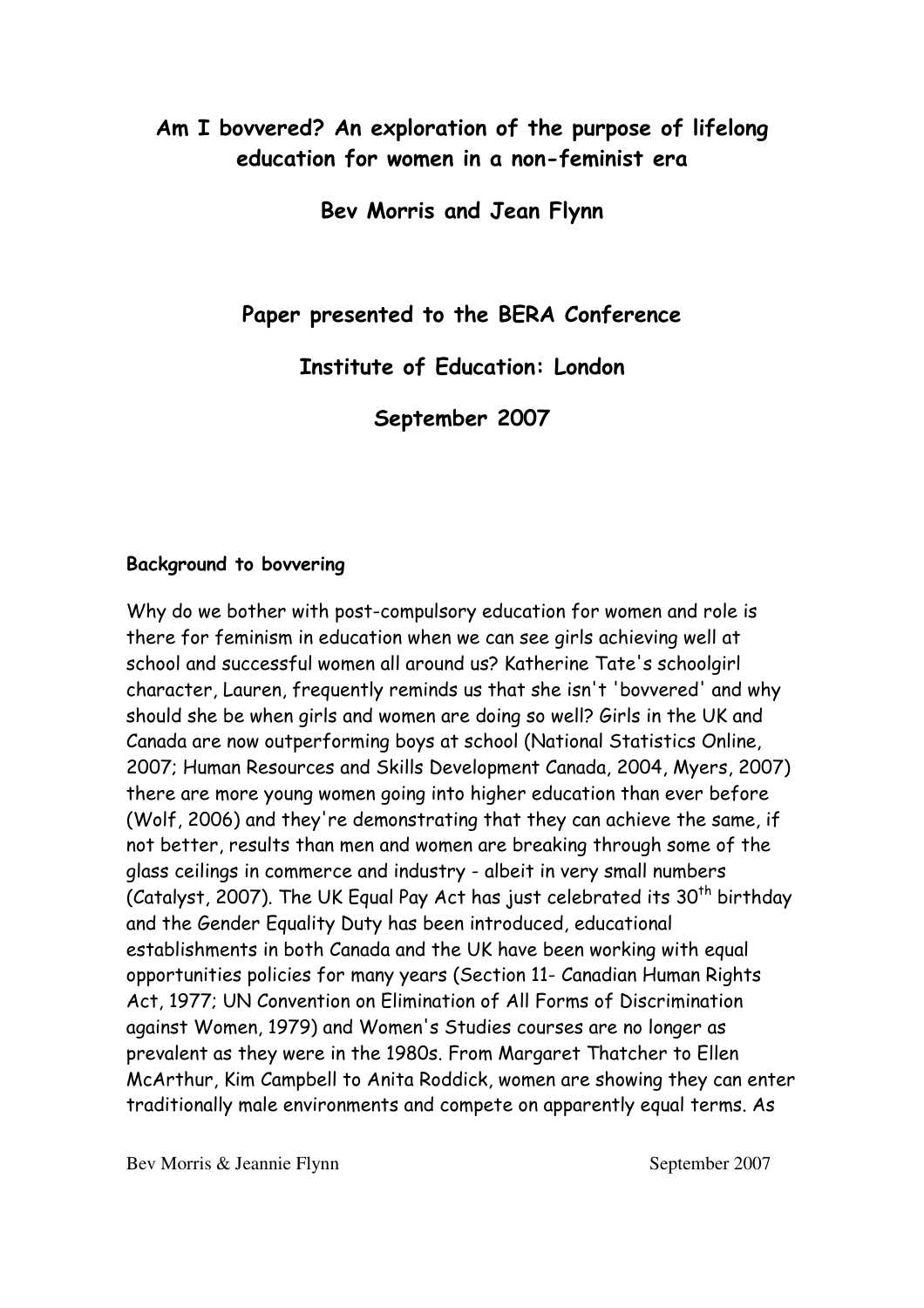Thompson says, 'it is widely assumed that 'we are all equal now' (2007). Yet something is not right. Women still earn substantially less than men with the same qualifications (IWPR, 2007; Women's Future Fund [WFF], 2007), subject choices at higher educational levels are still linked to gender (EOC, 2006; HESA, 2007; Kurtz-Costes et al, 2006, She Figures, 2006; Drakich & Stewart, 2007; Robbins & Ollivier, 2007), women still undertake the majority of caring responsibilities (Robbins & Ollivier, 2007), the labour market - including the internal market within education - is still structured on the basis of traditional gender roles, women with poor literacy and numeracy problems face long-term social disadvantage (Bynner and Parsons , 2006) and women are still under-represented in all aspects of life that bestow power and influence (Bynner and Parsons, 2006; WFF, 2007). The long term effects mean that women have less earning power, thus less opportunity to build up capital, investments or pensions which leads to disadvantage in old age. How can this be when legislation and institutional policies are in place to bestow equality of opportunity on all women?

#### Bovversom concepts

In this paper we explore two distinct but related themes: the purpose of lifelong education for women; and the insidious influence of neo-liberalism which seems to smother feminism from mainstream discourses which influence women's experiences of education. It seems that lifelong education is a much used and abused phrase which is adopted by politicians and policy makers with little regard for its original meaning of lifelong learning. The distinction is important as the originators of the term saw that we should focus on learning (something we actively take part in rather than being the passive recipients of lifelong education) as part of life, making it non-vocational, using situations not subjects as the vehicle for learning and linked to the interests of the learner (Lindeman, 1926; Yeaxlee,1929). The move towards lifelong education as a concept used by politicians to justify the focus on skills-based and vocational education rather than liberatory, recreational or transformative learning opportunities for adults (Thompson, 2007; hooks, 1994) is a key reason for being very bothered about the rapidly diminishing educational opportunities for women, particularly immigrant and socially disenfranchised women.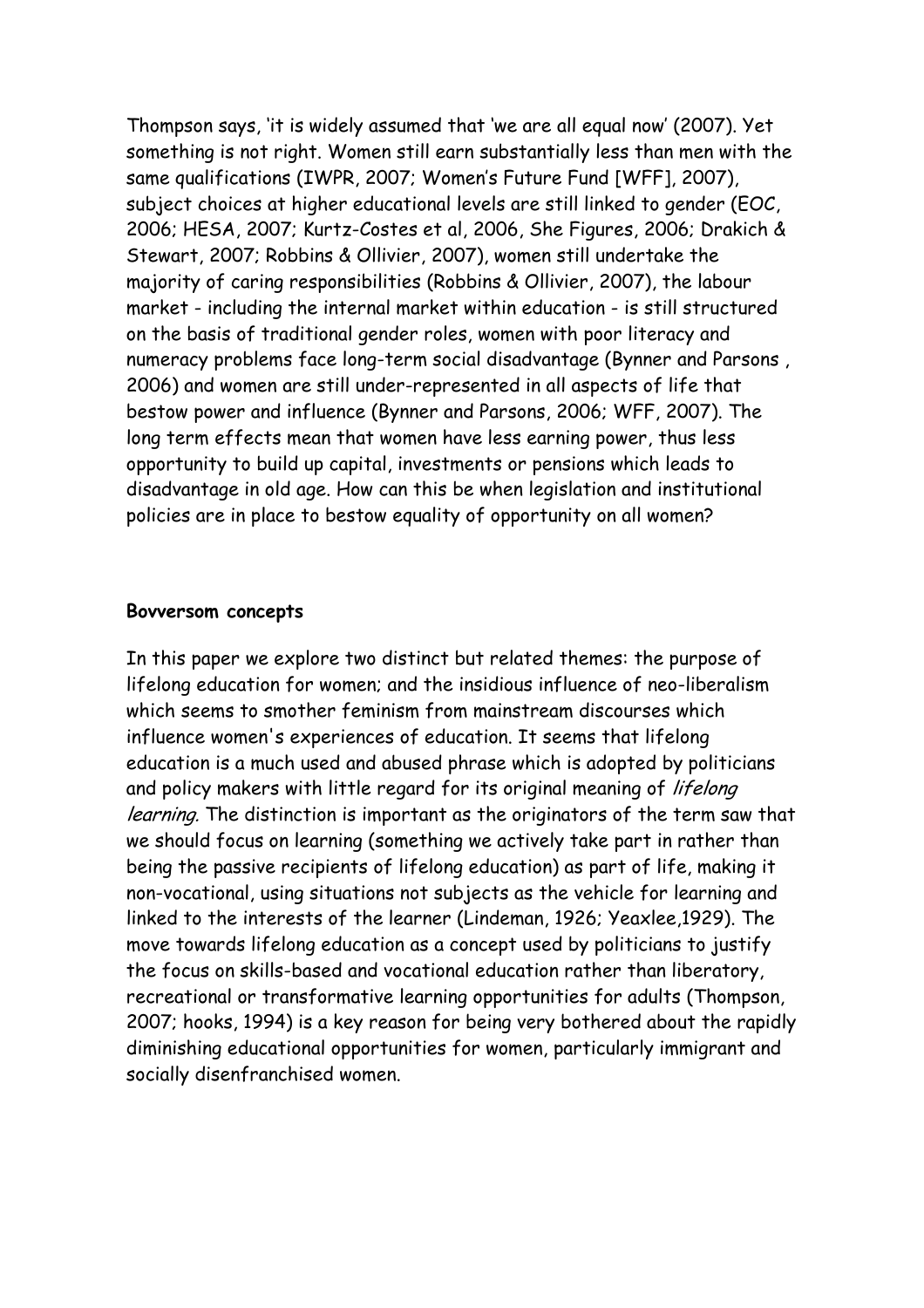Using an unashamedly critical feminist stance and our experiences as adult educators in the UK and Canada, we examine the effect of a neo-liberal agenda in four interrelated strands of adult education: (1) the regressive perspective from education as a transformative influence for women to education as a means of training women to fill skills gaps (as highlighted by the Leitch Report 2006); (2) the persistence of inequities in pay and status for women (EOC, 2006; Pay Equity Task Force, 2004 ); (3) the impact of the social exclusion agenda and; (4) the spectre of feminism at the door of policy decisions. We will argue that the pervasive nature of a patriarchal hegemony which uses masculinity as the norm and femininity as 'Other' (Kronsell, 2006; Bagilhole, 1995) is hidden by apparent concessions to the specific needs of women (in the form of legislation and rhetoric) whilst protecting the interests of the majority of men. We will argue that post-compulsory education is still necessary, still viable and still the potential catalyst for change for many women.

# Ideological context of the Skills agenda – Neo-liberalism

Neo-liberalism, rooted in classic 19<sup>th</sup> Century liberalism, is characterized by its focus on the primacy of the market, individualism, small government, and de-regulation. Central to neo-liberalism, is the concept of economic rationalism, which emphasizes deficit reduction, cost-effectiveness, and government efficiency, and de-emphasizes increased government services and poverty reduction (Breitkreuz, 2005). A neo-liberal agenda works to convince citizens that the main role of the State is fiscal responsibility, not the provision of a social safety net. This agenda uses the rhetoric of privatisation and government down-sizing as an appropriate means to achieve this end.

The rise of neo-liberalism is evident in most industrialized countries since the 1980s "due to the emergence of the global economy evidenced by the internationalization of capital, and the proliferation of trans-national companies, coupled with rising national deficits and declining national growth" (Breitkreuz, 2005: 151). Neo-liberalism has dominated the discourse on nearly all social programmes such as health, welfare, and education (Breitkreuz, 2005; Murray, 2004; Giroux, 2002; Lightman et al, 2005). Neo-liberal modes of governing do not mark a turn towards more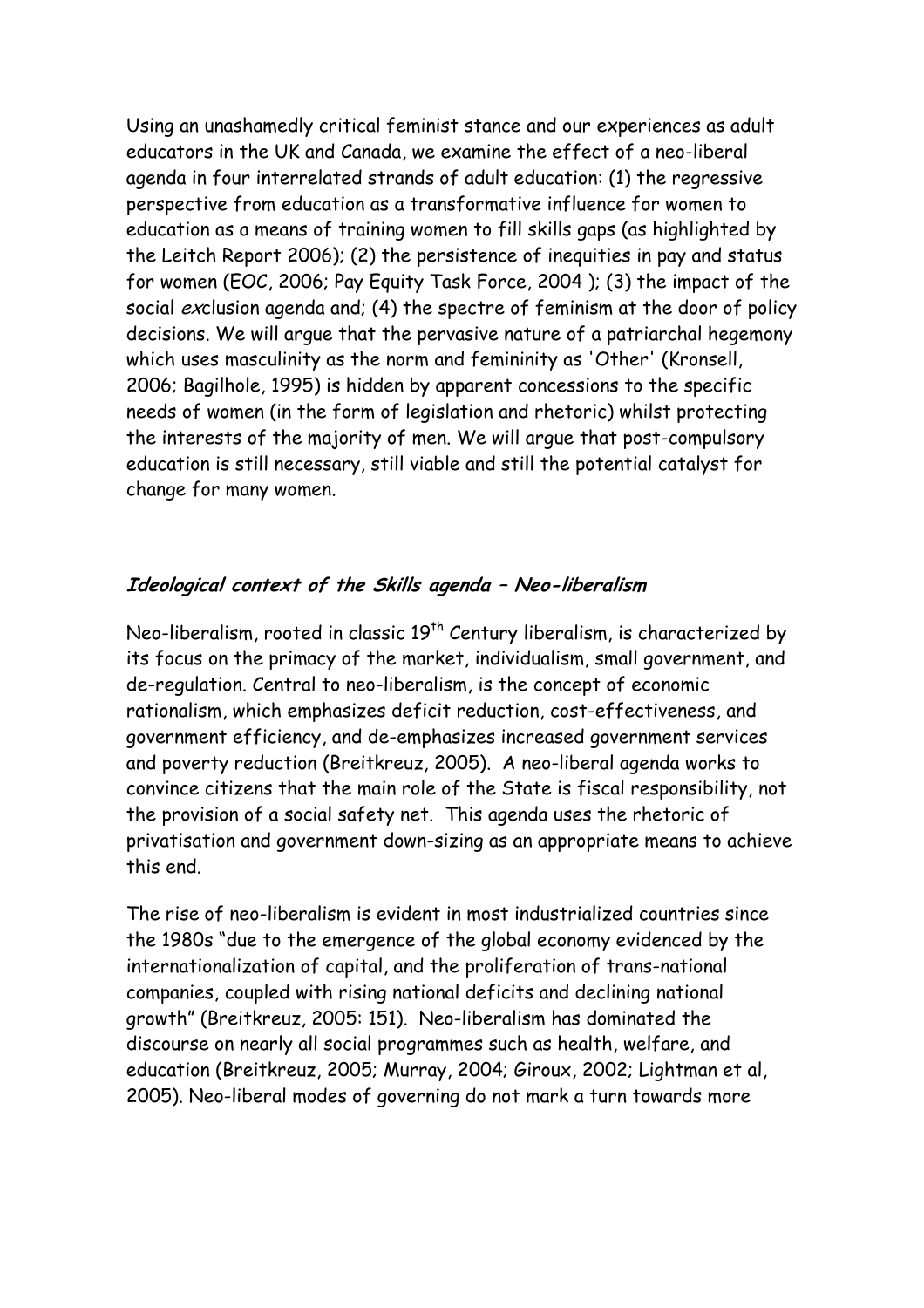progressive policies that would recognize that the plight of poor and/or marginally excluded are a product of broader socio-economic and political structures that have benefited some while leaving others behind. This type of governing has increasingly shifted the responsibility for social and economic welfare to individuals by limiting the role of government in providing for the well-being of those excluded from mainstream social and economic life.

Within formal institutions of lifelong education, there is an increased focus of treating students as customers, where education for work supersedes education for citizenship, where research funding arrangements are closely tied to business interests as opposed to academic integrity, and the 'economic viability' of programme offerings gain precedence over the criticality value of these programmes (Giroux, 2005). What is most troubling about neo-liberalism is the hegemonic character of its acceptance – its pervasiveness seen both in the 'common-sense' application of its principles, but also, in that it continues as an unquestioned social reality (Giroux, 2002). The pervasive influence of neo-liberalism's market-driven culture fundamentally affects how we address the meaning and purposes of lifelong education. Yet there is little recognition that it is not in the interests of employers and the free market to 'give low-paid workers an inflated sense of their own worth or capabilities by making more education easily available' (Thompson, 2007). As women make up the majority of low-paid workers and outnumber men as participants in education, this is likely to cause further tensions for women in lifelong learning.

One of our underlying concerns for the future of adult education for women is its changing purpose. A neo-liberal educational agenda does not analyse how power works in shaping knowledge production or how the teaching of broader social values safeguards against turning citizen skills into training skills for the workplace (Giroux, 2002). This political ideology does not call into question the existing social order, and importantly, issues of race, class, and gender are not raised. It does not address why some forms of knowledge are valued and privileged over others. A pedagogy informed by such an ideological underpinning serves to contain the political, equates quality of life with the personal over the social, and masks the form of reproduction of structural inequalities. As an ideology, it appears to include the economic, political, and social pressures to conform and maintain the status quo. It clearly illustrates the tension between neo-liberalism and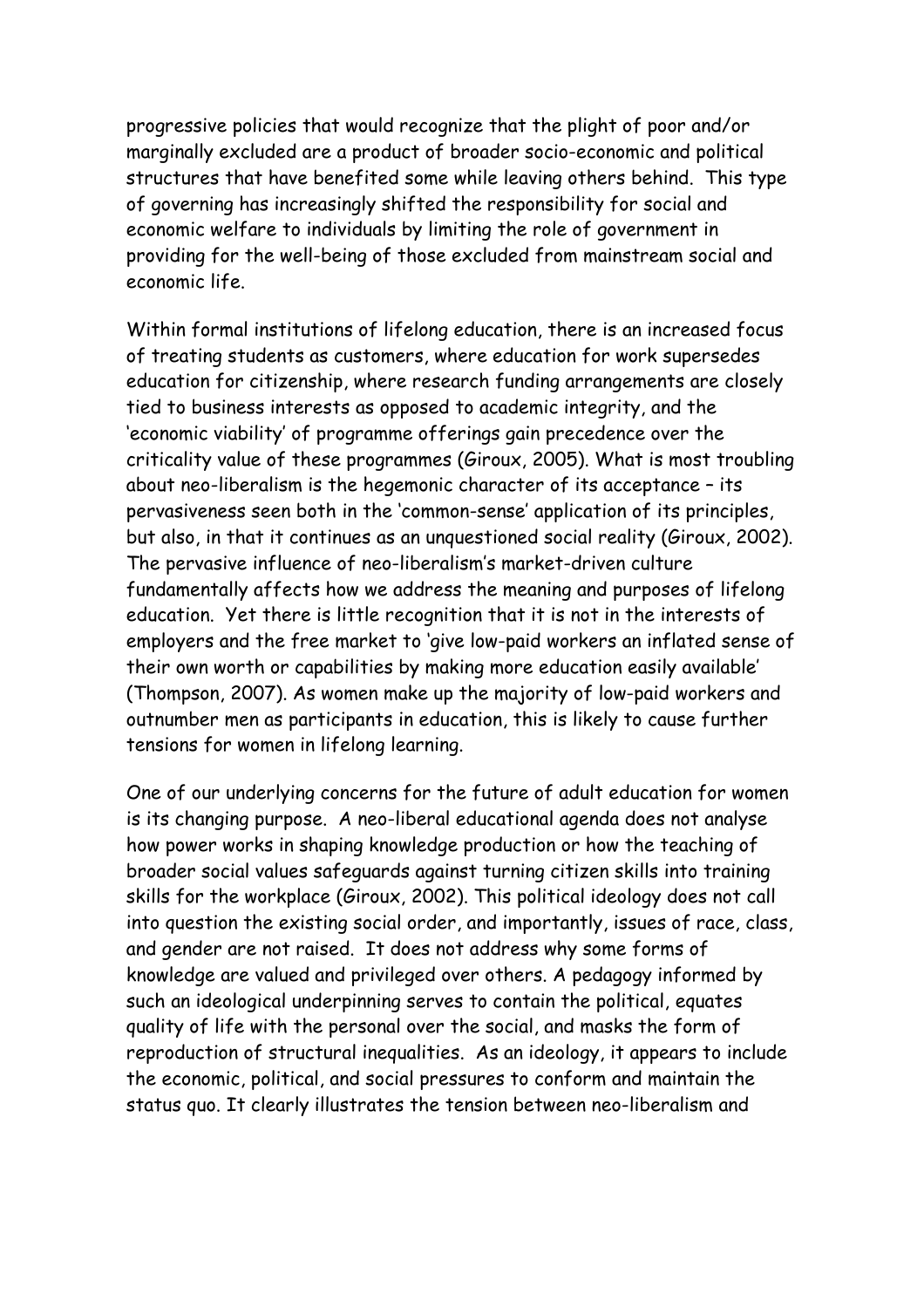equity principles. As Thompson (2007) notes, the ideas of the New Right celebrating 'free market economies on a global scale [and] structural adjustment polices at home and abroad' were more resilient than the 'anger, ideas and creativity' of second wave feminism.

The Leitch Review (2006) makes it clear that education in the postcompulsory sector will be focused on providing skills demanded by employers (although this is already being contested, TES  $19<sup>th</sup>$  May 2007). Yet employers are predominantly men and the people earning least in the UK and Canadian economies are women in part-time, temporary jobs which are frequently unskilled posts in service industries (Statistics Canada, 2006; WFF, 2007). The skills on offer may not provide women with real choices as they are designed to address the needs of men in positions of economic and political power without any form of consultation with the 'recipients' of this educational skills agenda. If women want a voice in this agenda they will need to be engaged in educational opportunities which give them real choice and long-term transferable skills. Learning capacities to become employable should not presuppose an uncritical acceptance of business values or the inability to evaluate concepts about how productive work can be reorganised in a more socially just way.

# Persistence of inequities in pay and status for women

Women still earn less than men, even though they are more active in the labour market and have legal rights to equal pay. This attracts considerable press coverage and research showing that the pace of change is slow (Times Higher, May 11, 2007). But is it just evolutionary? Is it the case that women have only had equal rights for a relatively short time and we just have to wait to catch up? As the Pay Equity Task Force (2004:24) noted, "most empirical studies indicate that there is a wage gap and that a substantial component of this gap cannot be explained by using human capital and workplace characteristics associated with individuals". Or is something much more deeply rooted working to hold back the progress of women? If it will all just come out in the wash as this generation of feminists fades into the distance why does the government feel the need to continue with legislation (Gender Equality Duty, 2007) to remove gender stereotyping in schools? Thompson (2007:9) notes that 'life in wider society ticks over as though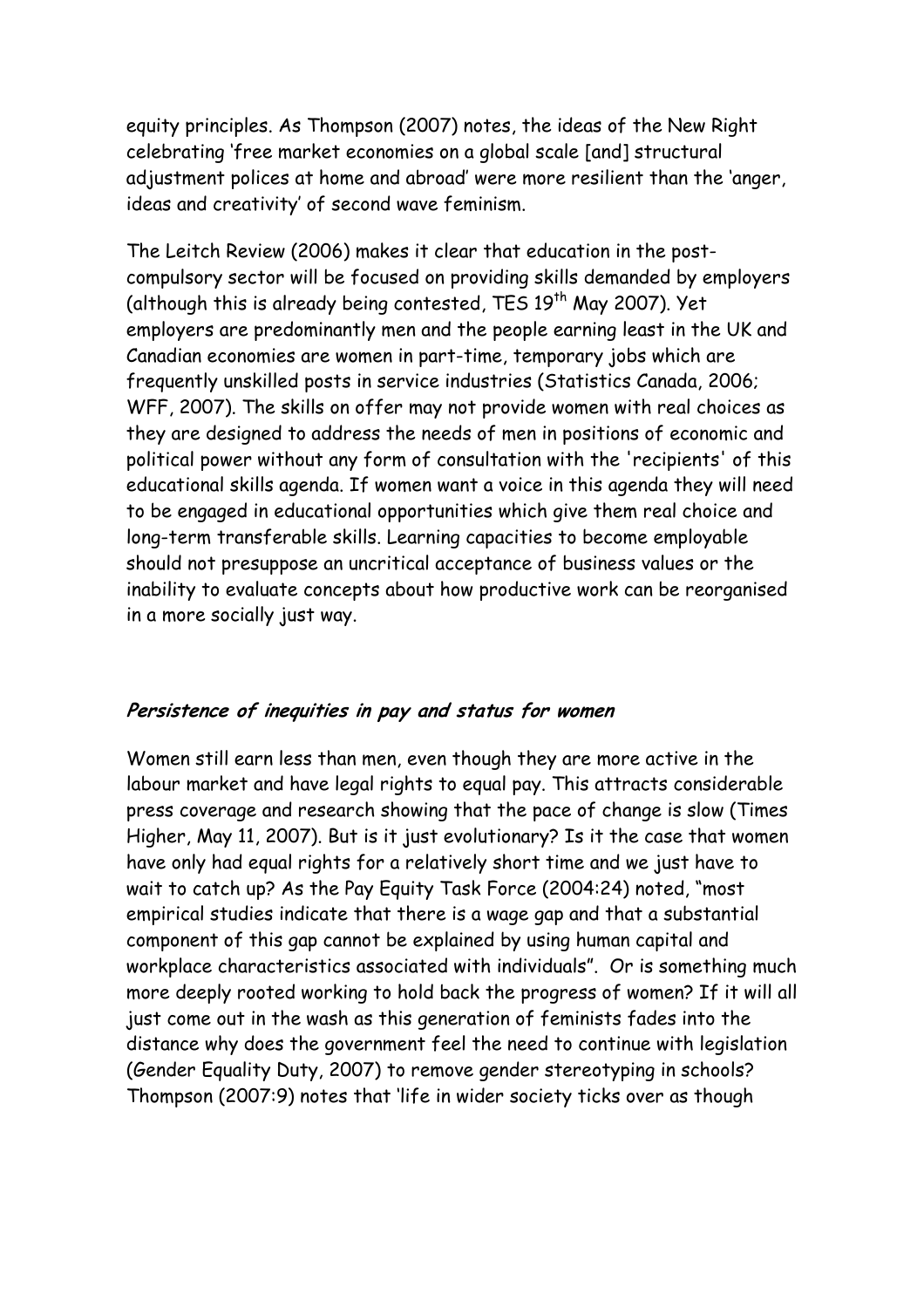feminism is all over bar the shouting'. It is as though women have gained a certain level of equality that does not compromise patriarchal hegemony too much and neo-liberalism has moved in to contain feminism again.

### The impact of the social exclusion agenda

In this era of political calls for social inclusion of those most marginalised in society, we choose to use the term social exclusion rather than inclusion to emphasize the insidious nature of the exclusion that women continue to face. This is in terms of a patriarchal hegemony which acts to keep women, their experiences, interests and potential contributions, at the edges of sites of power. Although women greatly outnumber men in education, they remain in positions which are less influential, carry less status and attract less financial reward. We also use the term to highlight the fact that the increasing achievements of girls and women are actually exclusive as they do not relate to a general improvement in their position. Rather, it is only some girls and women who are gaining ground on their male counterparts, predominantly those from middle-class settings, and the girls and women in the most socially excluded situations are now becoming disenfranchised from their female counterparts. Adult education remains an important 'second chance' for these women who have becoming excluded from educational achievements.

# The f-word – feminism knocking at the door of policy decisions

Our field of study throws open a contradiction; we describe ourselves as feminists yet we believe that feminism, if not dead, is distinctly unwell. As Murray notes, 'feminism - known in some quarters as the f-word - has become almost too shameful to admit, with lots of women prefacing their opinions with 'I'm not a feminist but…' (Murray, 2001). It is this embarrassment linked to the seemingly huge bounds towards equality (after all, half a decade of equal access to education is a relatively short time) that we see as holding the key to the persistence of inequalities. Feminism allowed women to question what being a woman meant, cracked apart arguments as to the role and abilities of women and provided a theoretical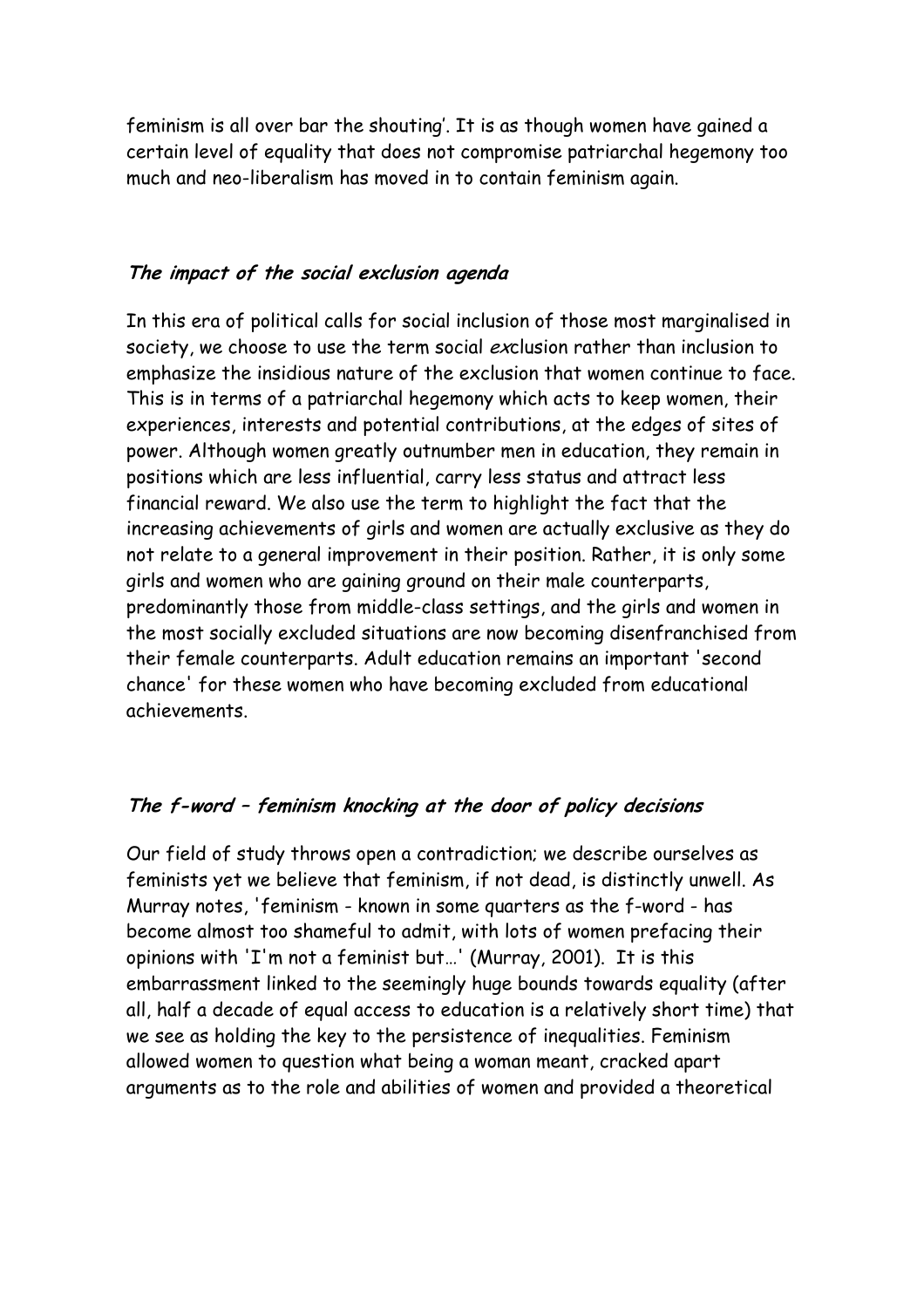and practical platform for change. Education played no small part in this as a transformative power in the lives of many women (hooks, 1994) and the mere fact that women could enrol on courses, have space to discuss issues of interest to them, bring their perspective to bear on longstanding theories and gain the same qualifications as men gave previously invisible women a voice. But the first flush of feminism was quickly absorbed into the patriarchal hegemony through such strategies as 'incorporation of women's studies into academia [which] has diluted and tamed its radical roots (Richardson & Robinson, 1994, Bagilhole, 1995) and the inclusion of women throughout education in academic and management roles, yet keeping them confined to specific subjects and grades (Drakich & Stewart, 2007; Robbins & Ollivier, 2007).

#### So are we bovvered?

Although we live in a time and place where girls and women have made huge steps forward in achieving parity with their male counterparts, there is still a lot of ground to cover in addressing the tension between neo-liberalism and equity principles. If we stop questioning existing practices or agitating for greater equality now we will only serve to reinforce current institutional structures and hegemonic discourses. Women will become subsumed into the political and patriarchal agendas associated with education rather than using education as a force for liberation and transformation. This does not mean we want girls and women to strive for the 'equality' as portrayed by the ladette character of Lauren – a young woman who is aggressive, surly and far from bovvered about the impact of education. Rather, we argue for a reassertion of feminist analysis and critical questioning of the role of lifelong learning to ensure that women can make informed choices, question hegemonic practices, challenge persistent social and economic inequalities and have access to educational opportunities that offer long-term equity. In this paper, we have demonstrated that a feminist analysis of lifelong education brings into focus issues of power, privilege, and masculine hegemonic practices. Heightened awareness of these issues is critical if, as educators, we are sincere in our efforts to counter systemic and structural obstacles that privilege individual needs over social concerns, freedom of choice over democratic values, and consumerism over citizenship. Though we use a feminist analysis to illustrate our argument, this in not solely a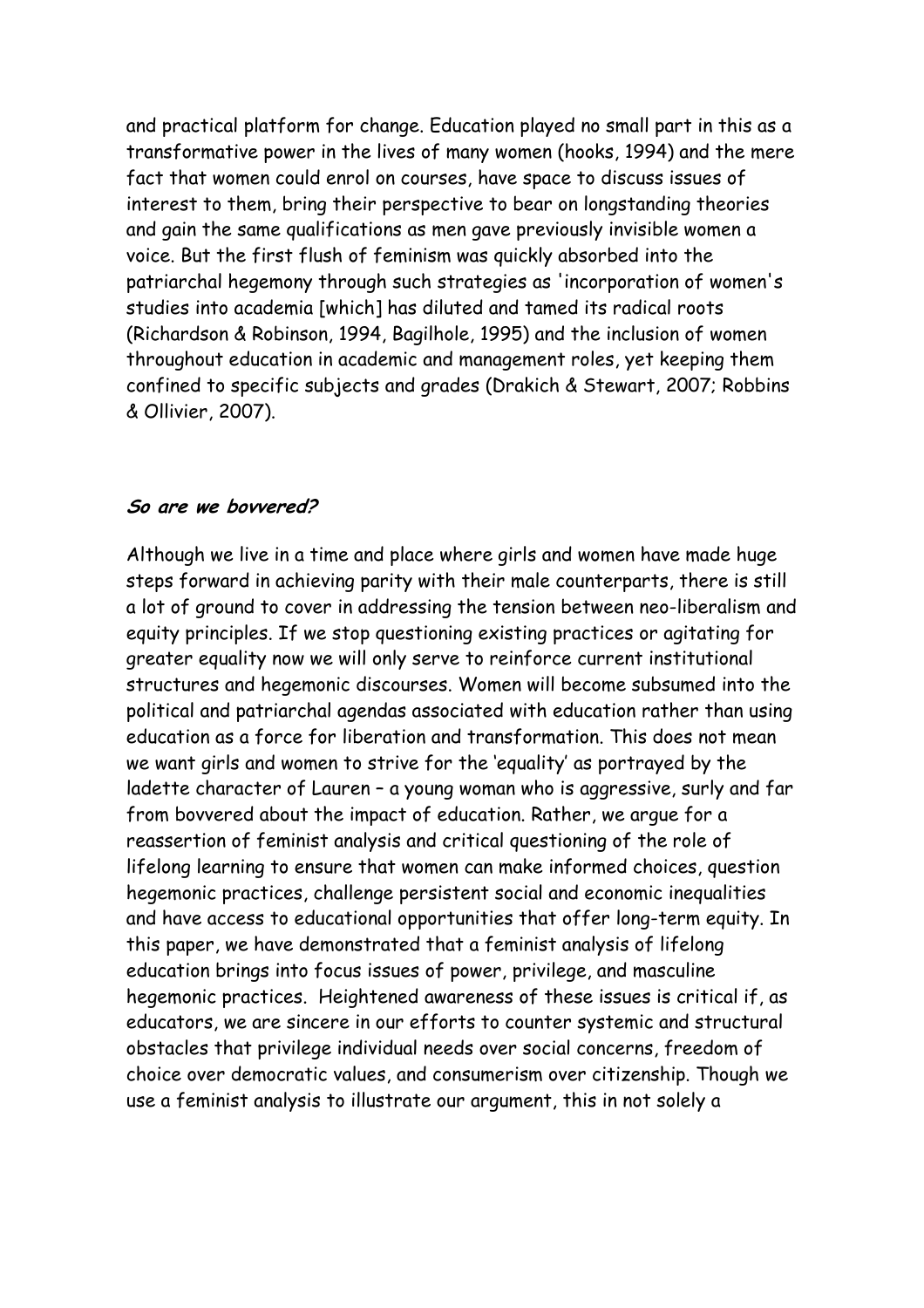'woman's issue' – issues of equality, inclusivity, and social justice matter to us all. And yes, we're really bovvered about what education has to offer.

#### References

Bagilhole, B (1995) Can Women's Studies Affect Change in Universities? Some Views from Women Academics on the Inside . Bradford, Bradford University Women and Society Seminar Programmeme

Bauman, Z. (1998) Work, Consumerism, and the New Poor. Philadelphia: Open University Press.

Breitkreuz, R. (2005) Engendering Citizenship? A Critical Feminist Analysis of Canadian Welfare-to-Work Policies and the Employment Experiences of Lone Mothers. Journal of Sociology and Social Welfare. XXXII.2: 147-163.

Brookfield, S. (2005) The Power of Critical Theory: Liberating Adult Learning and Teaching. San Fransico: Jossey-Bass.

Bynner, J and Parsons, S (2006) New light on literacy and numeracy: Summary Report. London: NRDC

Catalyst (2007). Quick Takes – Canadian Women. Retrieved May 25, 2007 from http://www.catalyst.org/files/quicktakes/Quick%20Takes%20- %20Canadian%20Women.pdf

Cervero, R., & Wilson, A. (eds). (2002) Power In Practice: A New Foundation for Adult Education and the Struggle for Knowledge and Power in Society. San Francisco: Jossey-Bass.

Collins, M. (1998) Critical Crosscurrents in Education. Florida: Kreiger Publishing Company.

Collins, M. (2006) The Critical Legacy: Adult Education Against the Claims of Capital. In: Fenwick, T., Nesbit, T. & Spencer, B eds. Contexts of Adult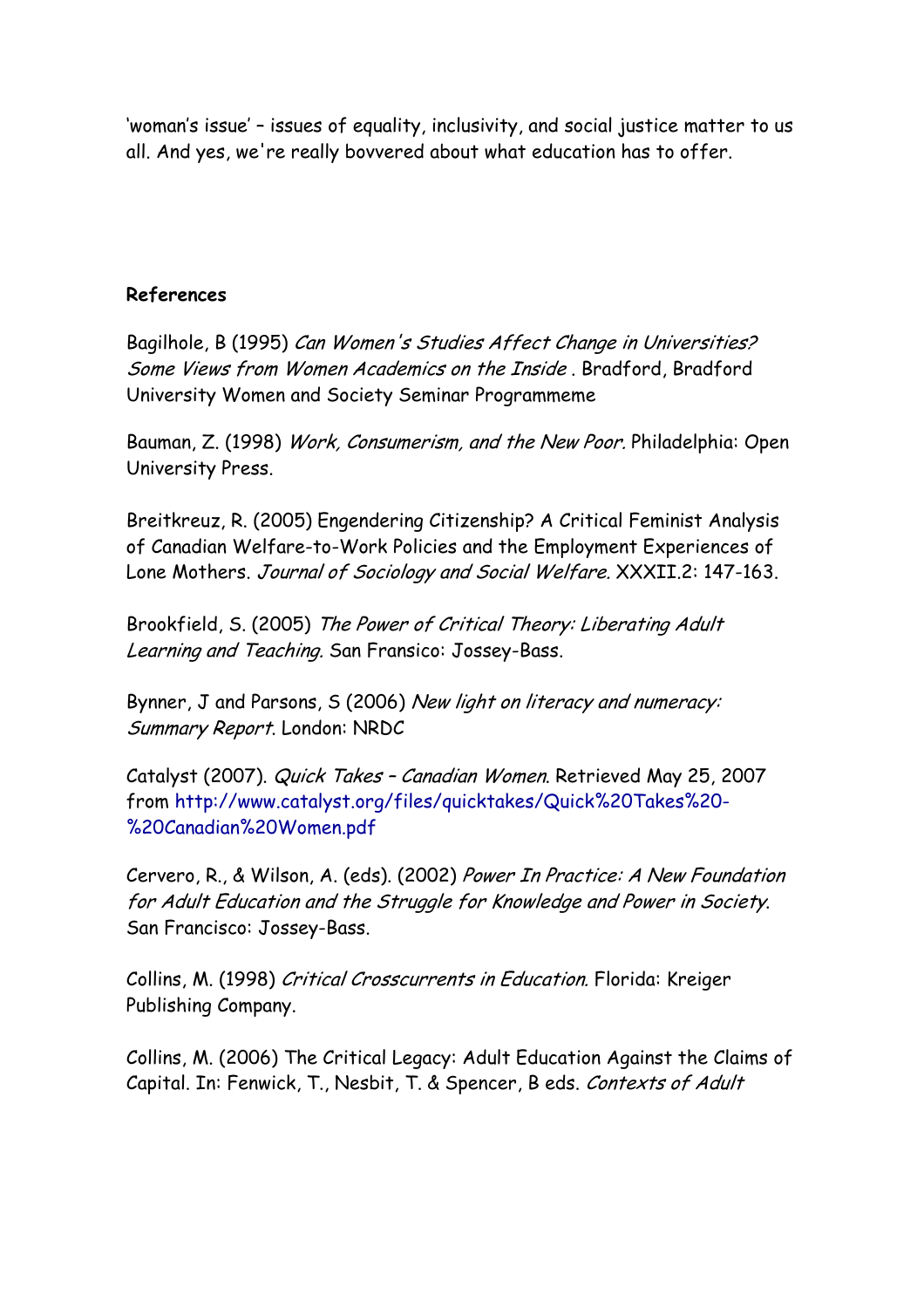Education: Canadian Perspectives. Toronto: Thompson Educational Publishing, Inc. 118-127.

Drakich, J., & Stewart, P. (2007) After 40 years of feminism, how are university women doing? Academic Matters: The Journal of Higher Education (February) pp. 6-9. Retrieved May 25, 2007 from http://www.ocufa.on.ca/Academic\_Matters\_February2007/index.htm

Equal Opportunities Commission (EOC) Sex and power: who runs Britain? 2006 http://www.eoc.org.uk/pdf/sexandpower\_GB\_2006.pdf

Freire P (1972) Pedagogy of the Oppressed, Harmondsworth: Penguin.

Giroux, H.A. (2002) Neo-Liberalism, Corporate Culture, and the Promise of Higher Education: The University as a Democratic Public Sphere. Harvard Educational Review. 72.4: 425-463.

Giroux, H.A. (2005) The Terror of Neo-Liberalism: Rethinking the Significance of Cultural Politics. College Literature. 32.1: 1-19.

Gouthro, P, A (2002) 'Education for sale: at what cost? Lifelong learning and the marketplace' in International Journal of Lifelong Education , Vol. 21. No 4. pp334-346

Gouthro, P.A. (2005). A critical feminist analysis of the homeplace as a learning site: expanding the discourse of lifelong learning to consider adult women learners. International Journal of Life Education. 24(1).pp.5-19.

Higher Education Statistics Agency (HESA) (2007) 'Males outnumber female colleagues' article by Tony Tyson quoted in The Times Higher page 8 April 27, 2007

hooks b (1994) Teaching to Transgress; Education as the Practice of Freedom . Routledge. London

Human Resources and Skills Development Canada. (2004) Aspirations of Canadian youth for higher education: Final Report. Ottawa: Author. Retrieved May 25, 2007 from http://www.hrsdc.gc.ca/en/cs/sp/hrsdc/lp/publications/2004-002631/sp-600-05-04.pdf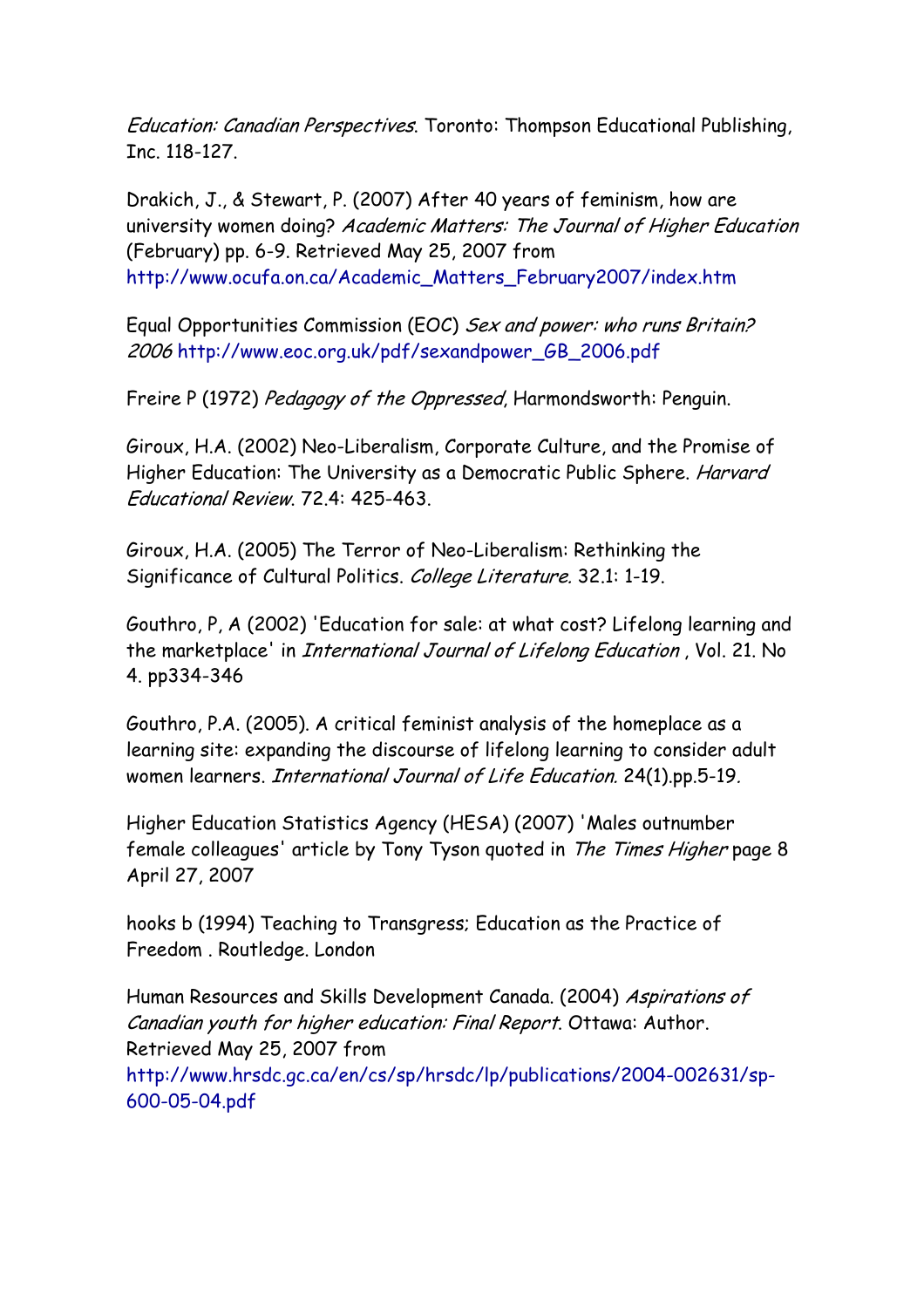IWPR (2007) The Gender Wage Ratio: Women's and Men's Earnings. Fact Sheet IWPR #350

Kronsell A (2006) 'Gendered Practices in Institutions of Hegemonic Masculinity: Reflections from Feminist Standpoint Theory' in International Feminist Journal of Politics 7(2) pp 280-298

Kurtz-Costes B, Andrews Helmke L and Ulku-Steiner B (2006) 'Gender and doctoral studies: the perceptions Ph.D. students in an American university' in Gender and Education, 18(2) pp 137-155

Leitch Review of Skills (December 2006) Prosperity for all in the global economy – world class skills Final Report. HMSO http://www.hmtreasury.gov.uk/media/523/43/leitch\_finalreport051206.pdf

Lightman, E., Mitchell, A. & Herd, D. (2005) Workfare in Toronto: More of the Same. Journal of Sociology and Social Welfare. XXXII.4: 65-75.

Lindeman, E (1926) The meaning of adult education. New York: New Republic, republished in 1989 by Oklahoma Research Center for Continuing Professional and Higher Education

Murray, J (2001) writing for BBC Radio 4 Woman's Hour http://www.bbc.co.uk/history/british/modern/jmurray\_01.shtml

Murray, K. (2004) Do Not Disturb: "Vulnerable Populations" in Federal Government Policy Discourses and Practices. Canadian Journal of Urban Research. 13.1: 50-69.

Myers, K, Taylor, H, Adler, S and Leonard, D (eds) (2007) Genderwatch: Still watching. Trentham Books

National Statistics Online (2007) Focus on Gender, 'Education: Girls outperform boys'. www.statistics.gov.uk/cci/nugget.asp?id+1653 accessed 21/3/07

Pay Equity Task Force. (2004) Pay Equity: A New Approach to a Fundamental Right. Ottawa: Department of Justice & Human Resource Development Canada. Retrieved May 25, 2007 from http://www.justice.gc.ca/en/payeqsal/docs/PETF\_final\_report.pdf